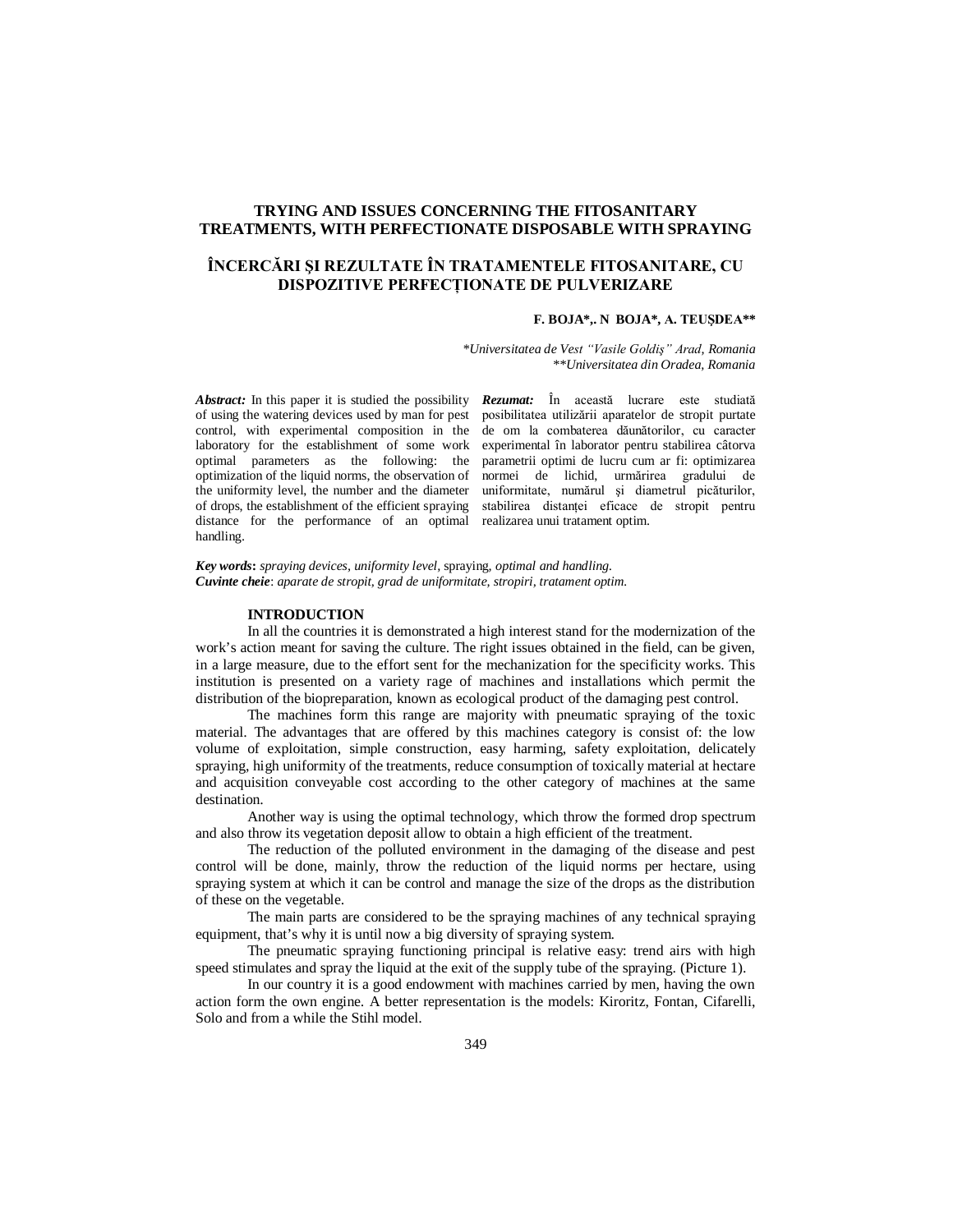

Picture 1: The pneumatic spraying functioning principal

As an answer to the exigencies of the modernization of the sapling nursery, on general retain surfaces, interested the machine model Stihl SR 420 and the possibility to adapt them for the multifunctional utilization at fitoprotection. Their working possibilities were less studied from the theoretical point of view and also from the applied point of view.

It is going to be rise the verifying problem of the proper functioning of the machines for pouring with experimental character in the lab to see some optimal parameters of work.

### **MATERIALS AND WORK METHOD**

The searching program it was divided into two preoccupied direction which mention:

- Studying the spraying machine Stihl SR 420 under the demonstration of the functioning to our thematically area, experimental verification and adaptable intervention of the machine for the optimal specific functioning.
- Experimentation concerning the optimal norms of liquid, following the uniformity stage, number and the diameter of the drops, settle the necessary distance to realization of the optimal treatment. The experiment was divided into two phases such as:
	- o The analyzed the drops distribution which goes on the working panel
	- o The analyzed drops which fall on the ground on a distance of 1, 2, 3 an 4 meters.

# **MATERIALS**

### **The Equipment**

For the doze regulation in the case of pneumatic spraying the instructions included in the technical file of the Stihl Company can be used for orientation.

The machine model Stihl SR 420 is made in Germany and it is used mainly for the mechanization of the works for damaging the pest as well as the human and the veterinary hygiene (disinfection actions).In comparison to other machines of the same size group, all the technical operations that could be done by these machines is much larger. So, without essential changes, the machines can be used for scattering the granulated mineral fertilizer and the biomaterials.

The spraying régime is the following: the sprayer uses the air as a supplementary way of transport for the active substance. A blowing engine produces a very concentrated air flow which guides the solution (the active substance in the carrying liquid) through a dosing system. So the solution is atomized in very fine drops and it is carried very fast by the air flow.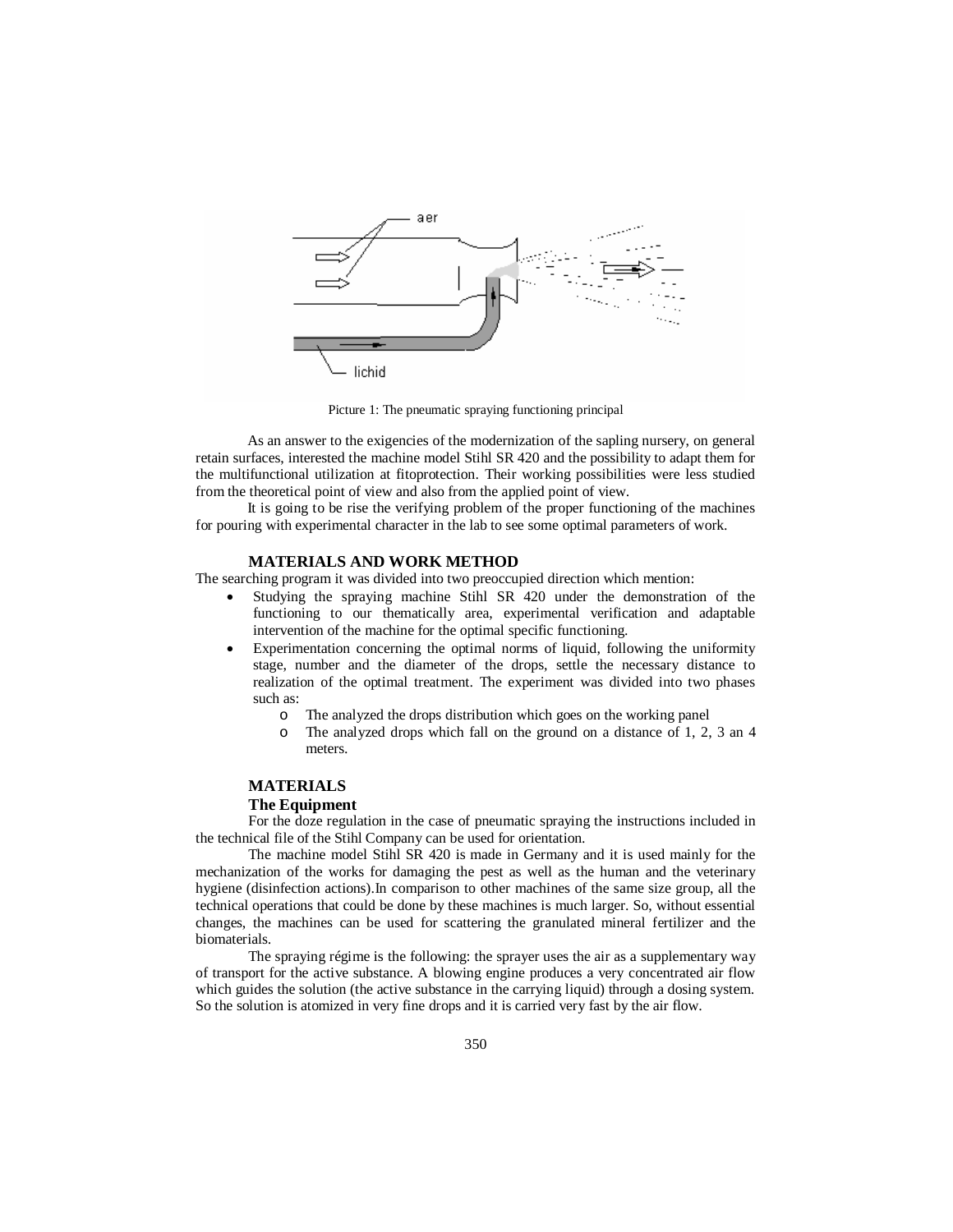Due to the corresponding configuration of the sprayer, the formed drops cover a size spectrum of approximately 50 to 250<sub>um</sub> (thousand of millimeters). The air can be speed up with an expenditure of energy much more reduced than water, the sprayers having in this way a high efficiency (a large operating range to a lower operating power and to a small weight).

For the covering of the using spectrum, the machines have as a force source an internal – combustion engine with a single cylinder in two steps, chilled with air, which have the following technical data:

|--|--|

| Technical characteristics of the recommended sprayers: |                               |                                |  |  |  |  |  |
|--------------------------------------------------------|-------------------------------|--------------------------------|--|--|--|--|--|
| Nr. Crt.                                               | Technical data                | Machine                        |  |  |  |  |  |
|                                                        |                               | Stihl SR 420                   |  |  |  |  |  |
| 1.                                                     | Thermo engine.                | 2 timpi                        |  |  |  |  |  |
| $\overline{2}$ .                                       | Power.                        | $2.5$ kW                       |  |  |  |  |  |
| 3.                                                     | Cylinder displacement.        | 44.9 cm <sup>3</sup>           |  |  |  |  |  |
| 4.                                                     | Engine rotation speed.        | 8000 rot/min                   |  |  |  |  |  |
| 5.                                                     | Combustible.                  | Mixture of petrol/oil $(1:50)$ |  |  |  |  |  |
| 6.                                                     | Solution holding capacity.    | 14 1                           |  |  |  |  |  |
| 7.                                                     | Air speed.                    | $80 \text{ m/s}$               |  |  |  |  |  |
| 8.                                                     | Exhausted air volume.         | $18 \text{ m}^3/\text{min}$    |  |  |  |  |  |
| 9.                                                     | Horizontal action area.       | 12 <sub>m</sub>                |  |  |  |  |  |
| 10.                                                    | Vertical action area.         | 11 <sub>m</sub>                |  |  |  |  |  |
| 11.                                                    | Spread material flow.         | $0.14 - 3.03$ $1/\text{min}$   |  |  |  |  |  |
| 12.                                                    | Weight.                       | $11 \text{ kg}$                |  |  |  |  |  |
| 13.                                                    | Combustible holding capacity. | 1.51                           |  |  |  |  |  |
| 14.                                                    | Air filter                    | Paper filter                   |  |  |  |  |  |
| 15.                                                    | Flow degrees.                 | 6                              |  |  |  |  |  |

The setting up of the toxic liquid flow of the machine model Stihl SR 420 can be done through a tap which has a spiral cut, and at its end it has an adjusted orifice of 5 mm diameter and it can occupy one of those 6 positions. In the first tap position the flows are of 0.14 l/min; in the second tap position the flows are of 0.71 l/min; in the third tap position the flows are of 1.33 l/min; in the fourth positions the flows are 2.09 l/min; in the fifth position the flows are of 2, 67 and in the sixth position the flows are of 3.03 l/min.(Source: The Catalogue of Stihl Company).

A main advantage is that at the end of the deflector tube, the machine has a charger with two exits, in two different parts of the liquid and two rings which produce a turbo effect.

# **Hidrosensitive paper.**

The aspect of the spraying uniformity and the covering grade was highlighted with the help of the water sensitive paper made by the Spaying Systems Co. (Picture 2)

> Picture 2: Hidrosensitive paper sample (w.s.p.) used at highlighting the drops clad of active substance (number and size of drops).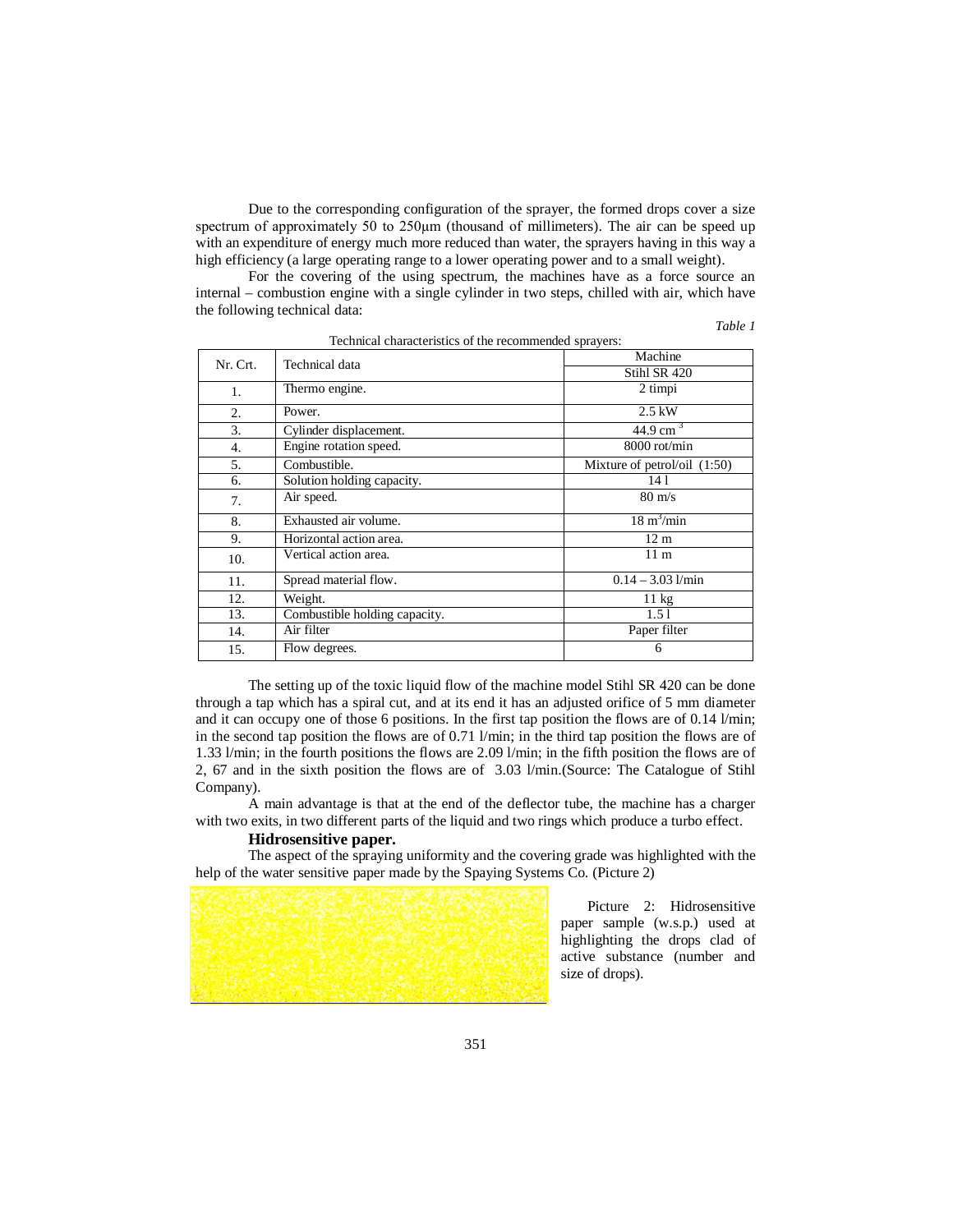The properties of the sensitive paper help it to answer well to the interaction with the water drops, the touched area is coloured in blue-greenish tint. The standard dimensions of wsp made by Spraying Systems Co. are: 26x76mm.

**Trying Panel** To highlight the pneumatic uniformity spraying a trying panel of  $1m^2$ area was made. This was divided equally in 25 squares each having 20 x 20 cm, as a matrix with 5 lines and 5 columns (Picture 3).



Picture 3. The division of work panel in 13 squares.

Water sensitive paper was placed after the "chess table" diagram and 13 squares with indicator paper were obtained paper which was placed in the centre of each square. After the placing of wsp horizontally spraying was done at 1,2,3,4 m distance from the work panel.

The trying panel was made of wood and two polyester boards were stuck on it to catch the water sensitive paper.

The machine was placed in such a way that the sprayer to be oriented to the centre of the panel of  $1m^2$  and to be at the same height.

Taking into account the great number of observations which will result, every wsp from the panel was coded (picture 3) according to the distance from which it was sprayed and of the used debit flow. So such a code was obtained: d -D - Poz where:

 $d =$  the distance from where it was sprayed,  $d \in [1, 2, 3, 4]$  m;

D = the machine flow, d  $\in$  [1, 2, 3, 4, 5, 6] l/min;

Poz = the position of wsp on the work panel, poz  $\in$  [1,2,3,4,5,6,7,8,9,10,11,12,13].

The position of wsp can be: 11, 13, 15, 22, 24, 31, 33, 35, 42, 44, 51, 53, 55.

# **Work method**

The determination of the possibilities and of spreading uniformity was made through samples spraying, in the laboratory, were it was tried to highlight the storage way of sprayed liquid.

After the panel was prepared and all the water sensitive paper samples were placed (13 papers) the machine was placed at 1 m distance from the panel, and the sprayer and the machine itself were well fixed. After that clean water was introduced in the solution holding capacity watching that the top to be closed. Then, the machine being ready for work it was set in motion and the charger was fixed on the first position. To avoid spraying too much the work panel and compromising the whole samples of wsp, the sprayer tube was closed with a funnel shouted at an end.

After that the tap was opened and the sprayer was left opened just a second for the spraying, then the sprayer was closed and the machine stopped. So the extracted samples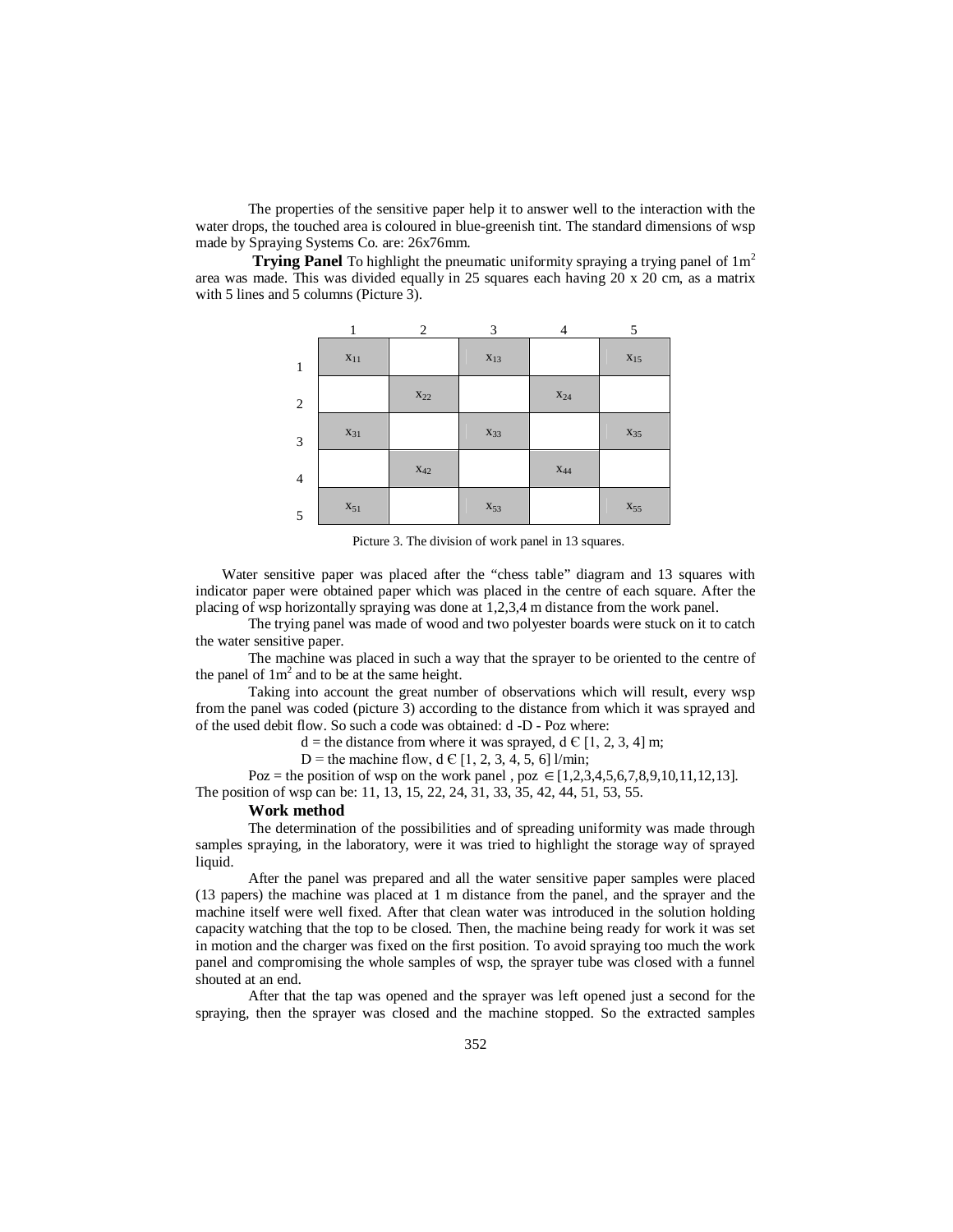received a code and they were replaced with others. The machine was left in the same position but the charger was changed on the  $2<sup>nd</sup>$  position. After the finishing of those 6 positions of the sprayer, the machine was set at 2, 3 and 4 m. It was sprayed at the distances of 1,2,3,4 m, the charger being in each of these 6 positions, getting at distance 78 samples.

Once with the setting of wsp on the panel it was placed three samples with wsp at meter, on the surface of the soil, placed perpendicularly on the middle of the panel and beside the sprayer. They were placed identically with the third column from the panel, so  $X_{13}$ ,  $X_{33}$ ,  $X_{53}$ being at a distance of 10, 50 and 90 cm (that is 110,150,190, 210, 250, 290, 310, 350, 390 m) away from the sprayer and aim at the analysis from the machine.

It is to mention the fact that the machine was at maximum rotation speed because the air speed determines the drops size.

As a consequence the flow relation:

 $q = A*V(s)$ 

where:

 $A =$  the section here = 5 m;

 $V = speed$ 

It results that the only variable parameter should be the speed because the section is not changing.

The processing of wsp resulted after watering was done through the picture analyses. For this, all wsp patterns had to be scanned with a HP 2400+ scanner and, afterwards, they were processed after the following algorithm:

The aim of this algorithm is to separate the blue-greenish drops of water from the yellow Water Sensible Paper; all these digitally at a resolution of 0.001792111 (mm2) resulted from the digital scanning of WSP at a resolution of 600X600 pixels per inch (1inch=25.4 (mm)), as in the example from picture 4.



Finally, it is determined spontaneous the number of drops(1671 for the taken example), their individual surfaces, the covering percentage (27,1499% for the taken example) and the bar chart of the drops surfaces from the WSP can be done; all these can be stored in an MS Excel file for the other statistical processing.

The processing of the images obtained through the WSP scanning permitted the arrangement of the watered surfaces and of those untouched by water. Thus, the values proper to these surfaces were stored in a MS Excel file, for every wsp, where the following information were defined: the entire surface of wsp, the surface occupied by the drops, the number of drops and the surface of each drop, the percentage covering, the interval limits, frequency.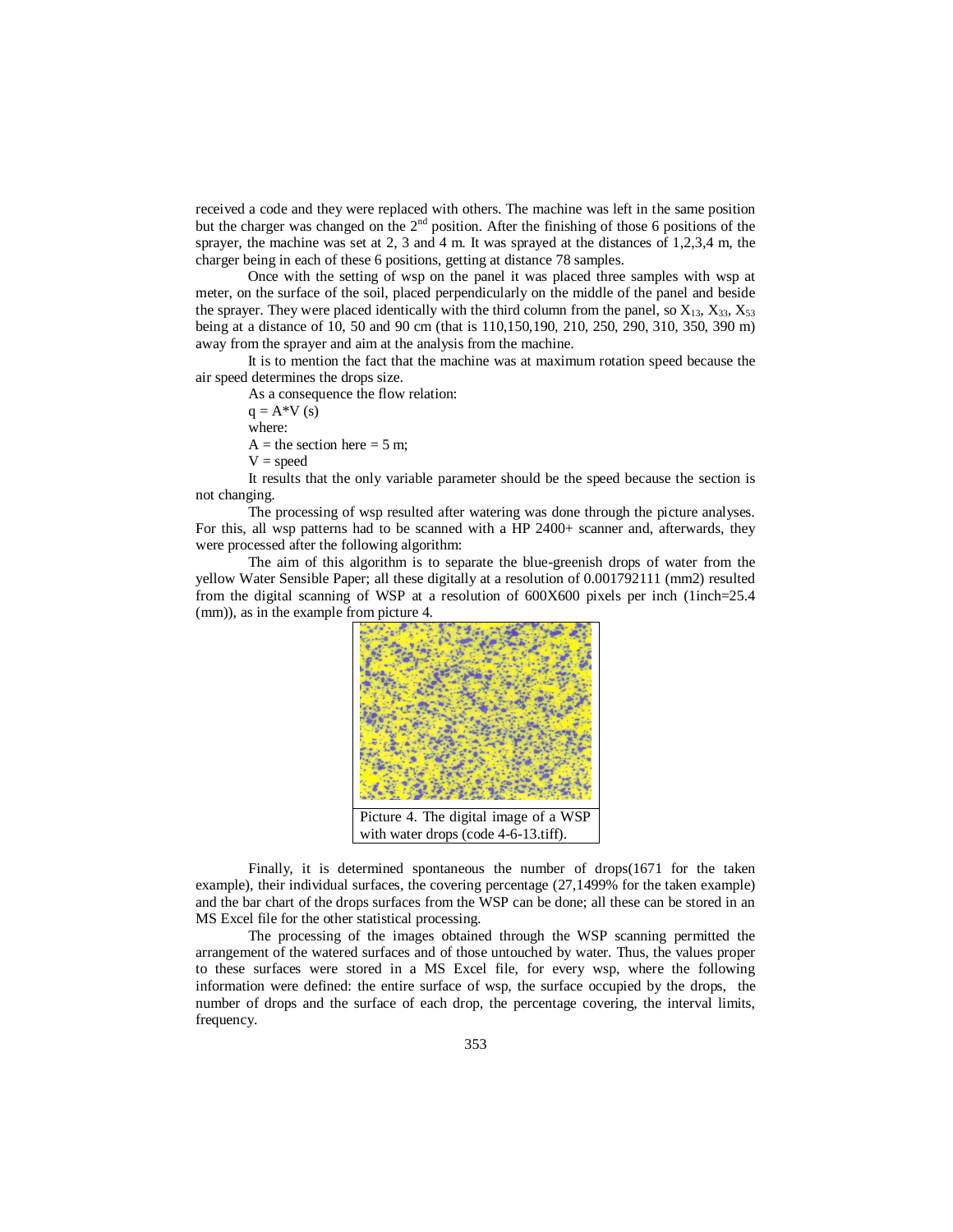### **Statistical processing and the interpretation of the results. Statistical processing**

All the data resulted after the processing were centralized in the charts below. So the following indicators were reckoned as it follows:

1. The number of classes was reckoned with the formula:

$$
K = 1 + \frac{10}{3} \lg n \quad (1)
$$

Where:  $n =$  the total number of drops from a standard surface (wsp)

- 2. The variation amplitude was determined with the relation:
	- $W = X_{max} \overline{X}_{min}$  (2)

Where:  $X_{\text{max}}$  = the drop with the biggest surface from a wsp

 $X_{\text{min}}$  = the drop with the smallest surface from a wsp

3. The class interval was deducted with the formula :

$$
h = \frac{W}{K} \qquad (3)
$$

Where:  $W =$  variation amplitude

 $K =$  number of classes

The following statistical indicators were fixed in the centralizer: Arithmetical mean, Standard deviation, (s); the variation coefficient (s %) and the standard error of the arithmetical mean.

The variation coefficient was deducted with the formula:

$$
s\% = \frac{s}{x} \times 100 \quad (4)
$$

The standard error of the arithmetical mean ( $s_x$ ) was deducted with the formula:

$$
s_{\overline{x}} = \frac{s}{\sqrt{13}} \quad (5)
$$

As a whole the following values were obtained values reported at a distance and at the flow grades of the machine. *Table 2*

| THE DISTRIBUTION OF THE NUMBER OF DROPS ON THE PANEL. |                    |       |                |       |                |                |  |  |
|-------------------------------------------------------|--------------------|-------|----------------|-------|----------------|----------------|--|--|
| The<br><b>Distance</b>                                | <b>Flow Grades</b> |       |                |       |                |                |  |  |
|                                                       | D1                 | D2    | D <sub>3</sub> | D4    | D <sub>5</sub> | D <sub>6</sub> |  |  |
| <b>1M</b>                                             | 10384              | 13358 | 16717          | 21154 | 18470          | 25282          |  |  |
| 2M                                                    | 6022               | 13523 | 14093          | 12343 | 5881           | 11693          |  |  |
| 3M                                                    | 3237               | 7080  | 19113          | 20677 | 16221          | 22342          |  |  |
| 4M                                                    | 1550               | 7758  | 12308          | 13201 | 14433          | 12110          |  |  |

From the centralized obtained data it should be established a correlation between the total number of drops and the total surface occupied by the drops for every wsp, because it is not sufficient to be a huge number of drops but the total surface should be very small because the covering percentage is very low too.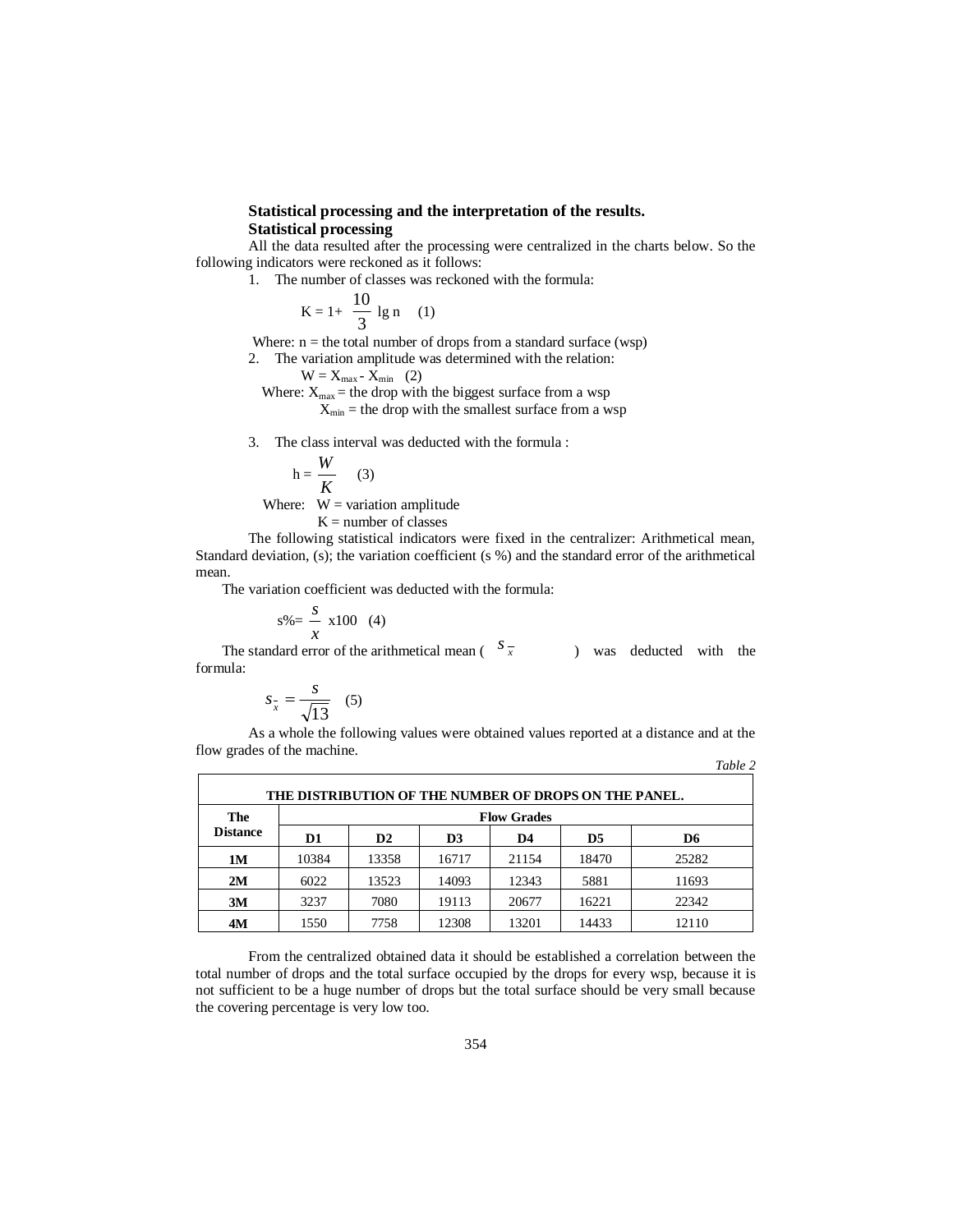#### **3.1.The interpretation of the results**

From the assimilated experience, in the culture practice it is acknowledged that the chemical treatments contain the largest number of mechanized works from the works technology of producing the planting material.

The number of treatments applied the vegetation period is variable, depending on the nature of the used substance, infected degreed, the characteristics of the culture, the area and the climatic features of the region. The treatments done in time and in a corresponding way are one of the main conditions which contribute to the acquirement of large productions and of superior quality. Thus the light machines are proffered which permit the entrance in the ground even in the periods with high level of humidity in the soil, when the danger of parse control is bigger.

It also should be signaled the growing interest for using this models of machines at spreading biopreparation used for damaging past control and the synthetic hormones used at the growing of some anatomical parts of forestry culture to the prejudice of others.

No matter the nature of usage, the machines from this category can be used in all season, allowing the material spreading in the form of powder and solution. It is important that the programmed technical works to be done in their optimal periods. As a consequence it can be understood that the machines used for this reason should respond to many requests, some of then being already highlighted.

It could be added the fact that the machines should be known from the technical and economical point of view which allow fixing some usage limits. Firstly, it should be mentioned the fact that the drops size decreases with the distance.

Secondly, the number of drops which arrive on the panel at different debit degrees reach maximum values at a distance of 1-3 meters in this way: at 1 debit the number maximum is net at 1 m at 2 debit tne maximum value is met at 2 m, at 3 debit at 3 m, at a debit at 1 m, at 5 debit at1 m and at 6 debit at 1 m.

From the first two sets of graphical representations we obtained some good values regarding the maximum number of drops which reach the work panel, reported to distance and debit degrees. So at the distance of 1 m the maximum values were obtained at the debits:D1, D2, D3, D4, D5, D6; at 2m the highest values obtained were at D2, D3; at 3 m D3, D6 and at 4 m the maximum value obtained at D5 debit degree.

Thirdly, at certain debit D1, the drops which fall on the panel to a certain percentage height but in the highest value they will decrease in the same time with the distance increase.

After we accomplished the graphics between the total number of drops and the total surface occupied by drops for each wsp the following conclusions can by said:

- 1. The total surface of drops does not vary according to the variation of number of drops depending on distance and debit.
- 2. The total surface of drops varies depending on the variation of size drops according to debit and distance.

During the exposition values can be resulted from the images because the variation mean of the surfaces is higher then the variation mean of the total number of drops.

The results were obtained to the samples from the soil, too, as it follows:

- If the debit is low, not many drops were created, if the debit increases, the number of drops increases too.
- The drops that reach the ground will increase in the same time with the distance increase (the most of drops to a bigger distance).
- 4. **Conclusions** The studies and the research done for the machine model Stihl SR 420 conducted to the following important conclusions: